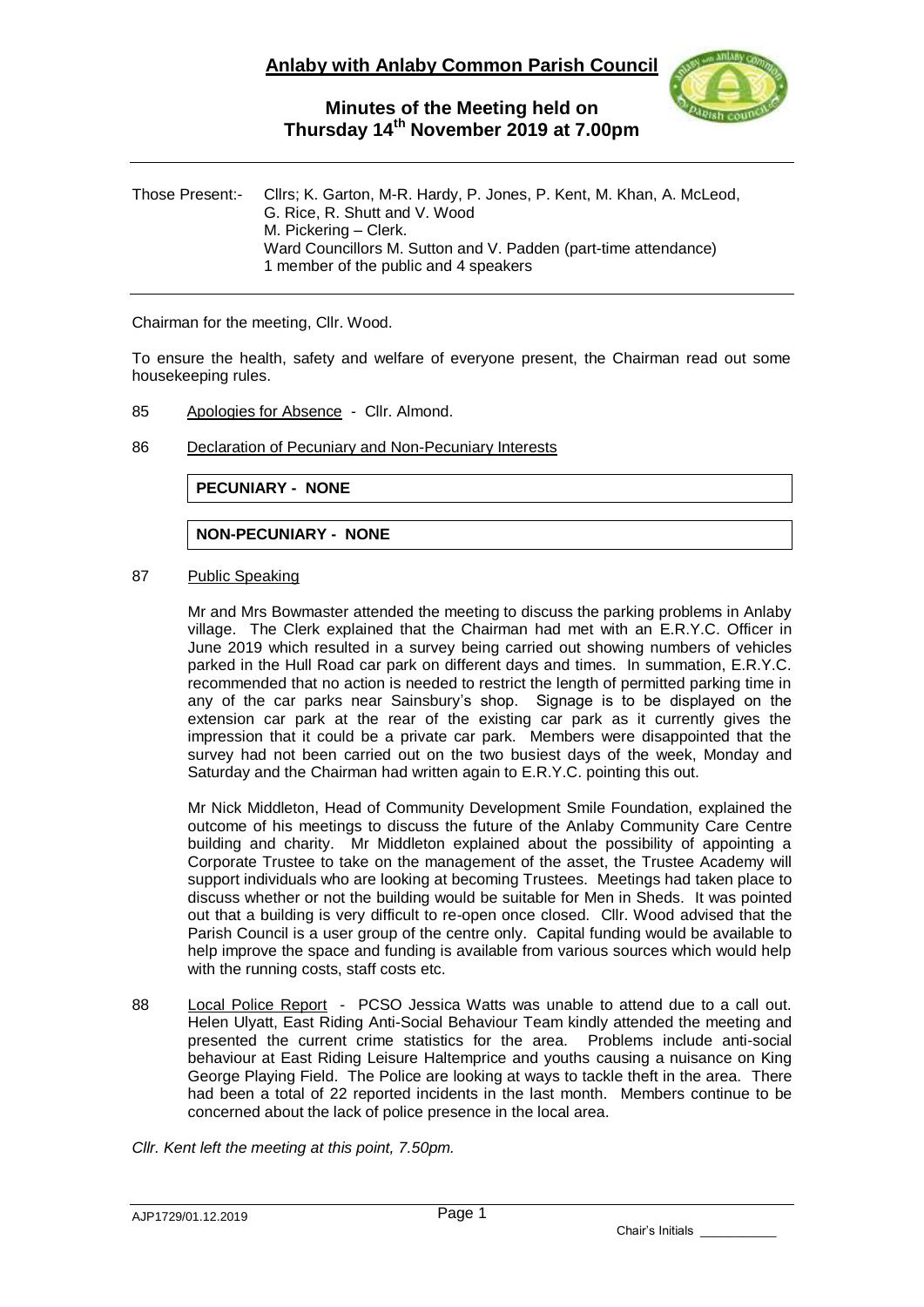

89 Minutes of the Parish Council Meeting (10<sup>th</sup> October 2019) - The Clerk was asked to make one addition to Minute 70, *(Cllr. Garton left the room during this discussion)*. The minutes of the Parish Council Meeting held on Thursday 10<sup>th</sup> October 2019 were then accepted as a true record of what took place and duly signed by the Chairman.

#### 90 Matters Arising from Minutes

Minute 73 (60) - The Transpennine Way route has changed and therefore replacement signage on Wilson Street and Woodland Drive is not required.

Minute 73 (65) - The parish tour for Councillors had been very successful.

Minute 75 - VAT claim of £2223.47 had been received into the Parish Council bank account.

Minute 77 - The Clerk read out an email from Ward Councillor Margot Sutton about the planning application on Land East Of 32 Onslow Street, Anlaby, advising that E.R.Y.C. will not permit the access route to the new estate to change to First Lane, this is because it is outside the permitted development limit which is listed on the Local Plan (2016) and that area is not approved for development by E.R.Y.C. *(Cllr. Garton left the room whilst this was discussed).*

Minute 78(c) - The plans showing the sites for the new salt bins had been sent to E.R.Y.C. for approval.

Minute 78(e) - The Clerk confirmed that the Budget Setting Meeting will take place on Tuesday 26<sup>th</sup> November, 7pm at the Anlaby Community Care Centre.

Minute 79 - Cllrs. Almond, Jones and Ward Councillor Padden were thanked for attending the Remembrance Sunday Service at St Peter's Church, Anlaby.

- 91 Update from Tranby Ward Councillors . Cllrs. Sutton and Padden briefed members on issues dealt with since the October Parish Council meeting and the current flooding problems in the parish. Many homes had been affected by the current bad weather, storm pumps now activated throughout Hull.
- 92 Finance Report Finance report to 31<sup>st</sup> October 2019 was circulated for discussion and subsequently approved.

Gift for Honorary Treasurer - Agreed £125.

93 Parish Council Cheques & Standing Orders - The following cheques were approved:-

| <b>CHEQUE</b><br>NO. | <b>DETAILS</b>                                                          | <b>AMOUNT</b> | <b>VAT</b><br><b>AMOUNT</b> |  |  |
|----------------------|-------------------------------------------------------------------------|---------------|-----------------------------|--|--|
| <b>NOVEMBER 2019</b> |                                                                         |               |                             |  |  |
| 011752               | Door 2 Door Publications (Distribution of<br>Newsletters) PAID 25.10.19 | £240.00       | £40.00                      |  |  |
| 011753               | EY & NL Branch SLCC (Clerk's Training Day 7<br>Nov) PAID 25.10.19       | £15.00        | Nil                         |  |  |
| 011754               | Mrs. A. Pickering (Pay/Petrol/Expenses/Home<br>Working)                 | £940.09       | Nil                         |  |  |
| 011755               | E.R.Y.C. (Service Level Agreement 1 for Street<br>Lighting)             | £795.59       | £132.60                     |  |  |

Chair's Initials \_\_\_\_\_\_\_\_\_\_\_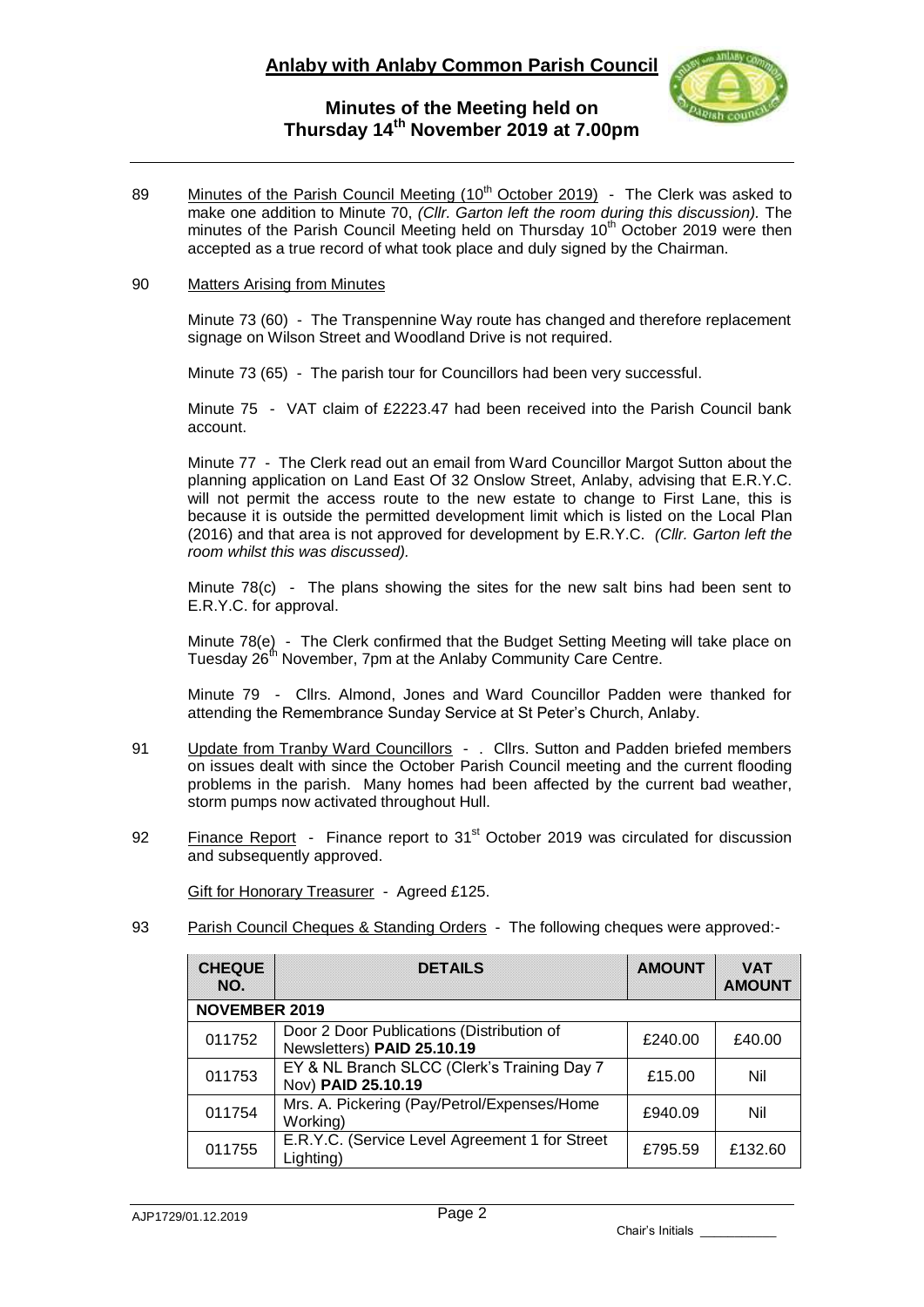

| 011756                            | Mrs. A. Pickering (Reimbursement for Printing<br>Costs)                 | £12.00  | Nil    |  |
|-----------------------------------|-------------------------------------------------------------------------|---------|--------|--|
| 011757                            | Supplies (Stationery)                                                   | £18.22  | £3.04  |  |
| 011758                            | Smith of Derby (Clock Repair)                                           | £180.00 | £30.00 |  |
| 011759                            | E.R.Y.C. (I.D. Badge Cllr. Garton)                                      | £5.16   | £0.86  |  |
| 011760                            | Anlaby Community Care Association (Room<br>Rental)                      | £475.00 | Nil    |  |
| 011761                            | Cllr. M-R. Hardy (Reimbursement for taxi for<br>Parish Tour)            | £45.00  | Nil    |  |
| 011762                            | Smith of Derby (Clock Repair)                                           | £480.00 | £80.00 |  |
| 011763                            | Mrs. A. Pickering (Black Bags ALP's)                                    | £9.20   | £1.53  |  |
| 011764                            | Mrs. A. Pickering (Printing of Xmas Posters)                            | £30.00  | Nil    |  |
| <b>PAYMENTS BY STANDING ORDER</b> |                                                                         |         |        |  |
| 14.11.19                          | East Riding Pension Fund - Contribution<br><b>Employer and Employee</b> | £274.88 | Nil    |  |

### 94 Recommendations by the Parish Council to the East Riding of Yorkshire Council on Planning Applications

- FULL PLANNING PERMISSION FULL PLANNING PERMISSION Erection of single storey extension to rear following removal of existing conservatory, construction of dormer window in roof at rear and side and erection of detached garage to side – 110 Springfield Way, Anlaby **Replied no comment 03/11/2019**
- FULL PLANNING PERMISSION Increase in roof height and construction of dormer to create additional living accommodation and erection of first floor extension to rear (AMENDED PLANS) – 4 Maple Close, Anlaby Common – **No observations.**
- $\triangleright$  FULL PLANNING PERMISSION Erection of conservatory to rear 95 Westborough Way, Anlaby Common – **No observations.**
- > FULL PLANNING PERMISSION Construction of a dormer window to rear and installation of rooflights to front – 196 Beverley Road, Hessle – **No observations.**
- $\triangleright$  FULL PLANNING PERMISSION Erection of a single storey extension to side and rear following demolition of existing garage and alterations to roof of existing extension to rear - 6 Saxondale, Anlaby Common – **No observations.**
- $\triangleright$  STRATEGIC VARIATION OF CONDITION(S) Variation of condition 2 (approved plans) of planning permission 16/04256/REG3 (Erection of sports pavilion and formation of sports pitches with associated parking on flood alleviation scheme lagoon) to allow for changes to site layout and design of proposed pavilion - Site of Sydney Smith High School, First Lane, Anlaby – **No observations.**

### 95 Update from Working Groups

a) Community Events

Christmas Activities for 2019 - Cllr. Khan and the Clerk briefed members on the final arrangements for the 2019 Christmas events.

Men in Sheds - Fifteen men attended the latest event on 31<sup>st</sup> October 2019. Seven Trustees now appointed. Next step is to obtain charitable status. Discussions are still ongoing about a possible suitable venue in the Haltemprice area.

Chair's Initials \_\_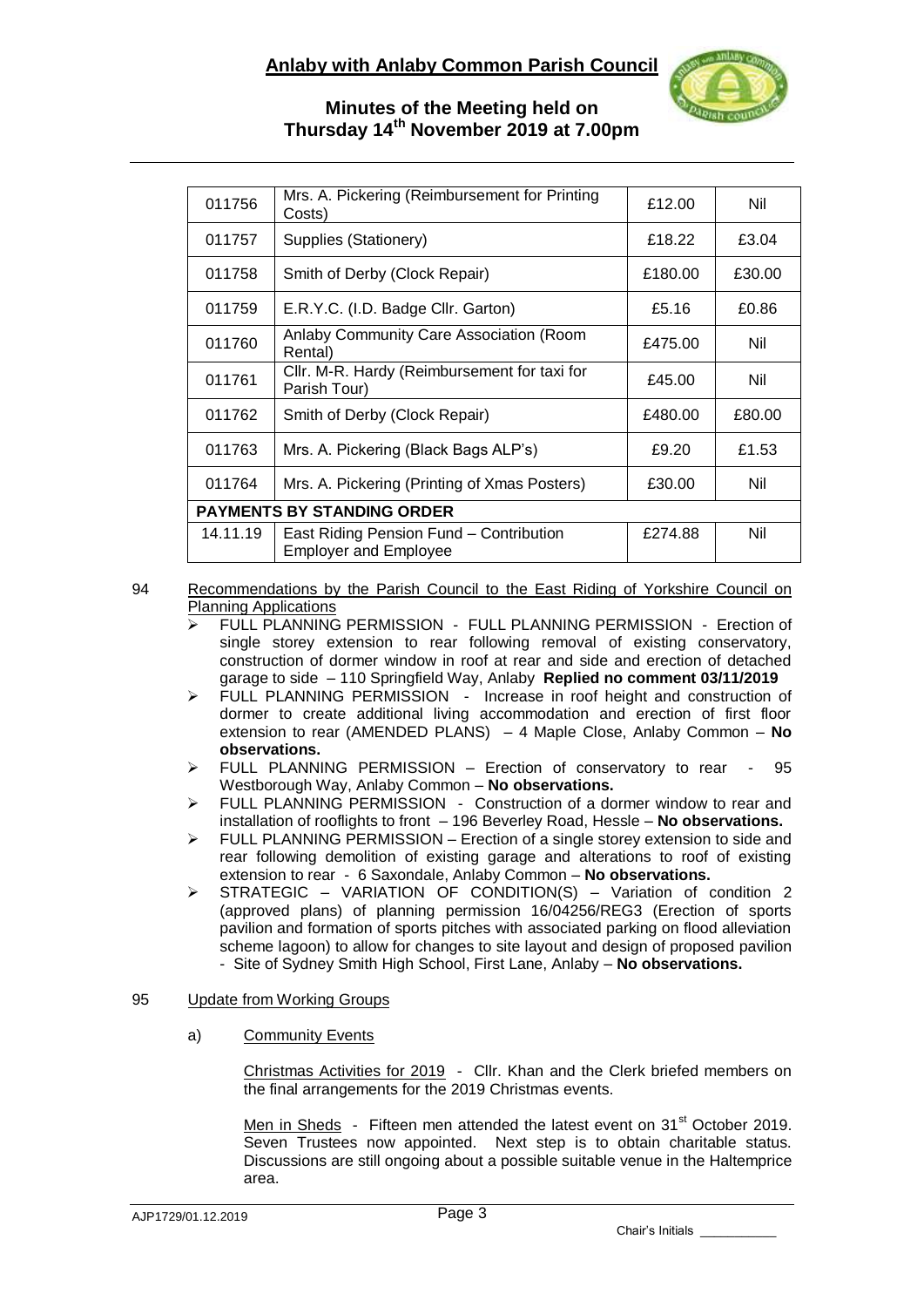

b) Environment

Anlaby Common - Dog walkers had been seen.

Planting of Bulbs and Plants in Anlaby Centre - Cllr. Almond given permission to purchase bulbs/plants for Anlaby centre.

Possible replacement tree Scarrington Crescent - Defer to next meeting.

- c) Safety, Street Scene and Facilities Nothing to report at present.
- d) Communication Nothing to report at present.
- e) Administration

Parish Council Meeting Dates 2020 - Meeting dates for 2020 received and accepted.

96 East Riding of Yorkshire Issues - Nothing to report.

#### 97 General Correspondence

- $\div$  Bank Statements 83, 84 and 85
- Dementia Friendly Communities
- Joint Local Access Forum Annual Report 2019 for the information of all Parish and Town Councils in the East Riding
- East Riding of Yorkshire Councils Cabinet Newsletter
- E.Y.M.S. Bus Service Changes
- $\div$  Review of Allowances Town and Parish Councils

Notices of recent Planning Decisions made by the East Riding of Yorkshire Council

- Erection of a single storey extension to side and rear 62 Rokeby Avenue, Anlaby Common – GRANTED
- Erection of first floor extension to side, alterations to roof including erection of a dormer with Juliette balcony to rear and installation of roof lights to front and side to allow loft conversion – 72 Hull Road, Anlaby – GRANTED
- Erection of conservatory to rear 83 Wilson Street, Anlaby GRANTED

East Riding of Yorkshire Council: Rough Sleeper Estimate 2019 - A survey is being carried out by the E.R.Y.C. to assess the scale of rough sleeping within the East Riding of Yorkshire. Councillors were asked to notify the Clerk if they see anyone sleeping rough in the parish of Anlaby/Anlaby Common on the evening of Tuesday 19<sup>th</sup> November into the morning on Wednesday 20<sup>th</sup> November.

Put forward a Topic for Scrutiny - East Riding of Yorkshire Council's Overview and Scrutiny Committees are keen to hear from Town and Parish Councils who would like to suggest a topic for scrutiny as part of the 2020/21 municipal year. After discussion, no topics were offered for scrutiny.

Traffic Speed on Wilson Street - An email had been received from a resident of Wilson Street asking about the possibility of extending the proposed 20mph zone to the end of Wilson Street as it joins Beverley Road. Clerk to forward email to E.R.Y.C.

**Action: Clerk**

Chair's Initials \_\_